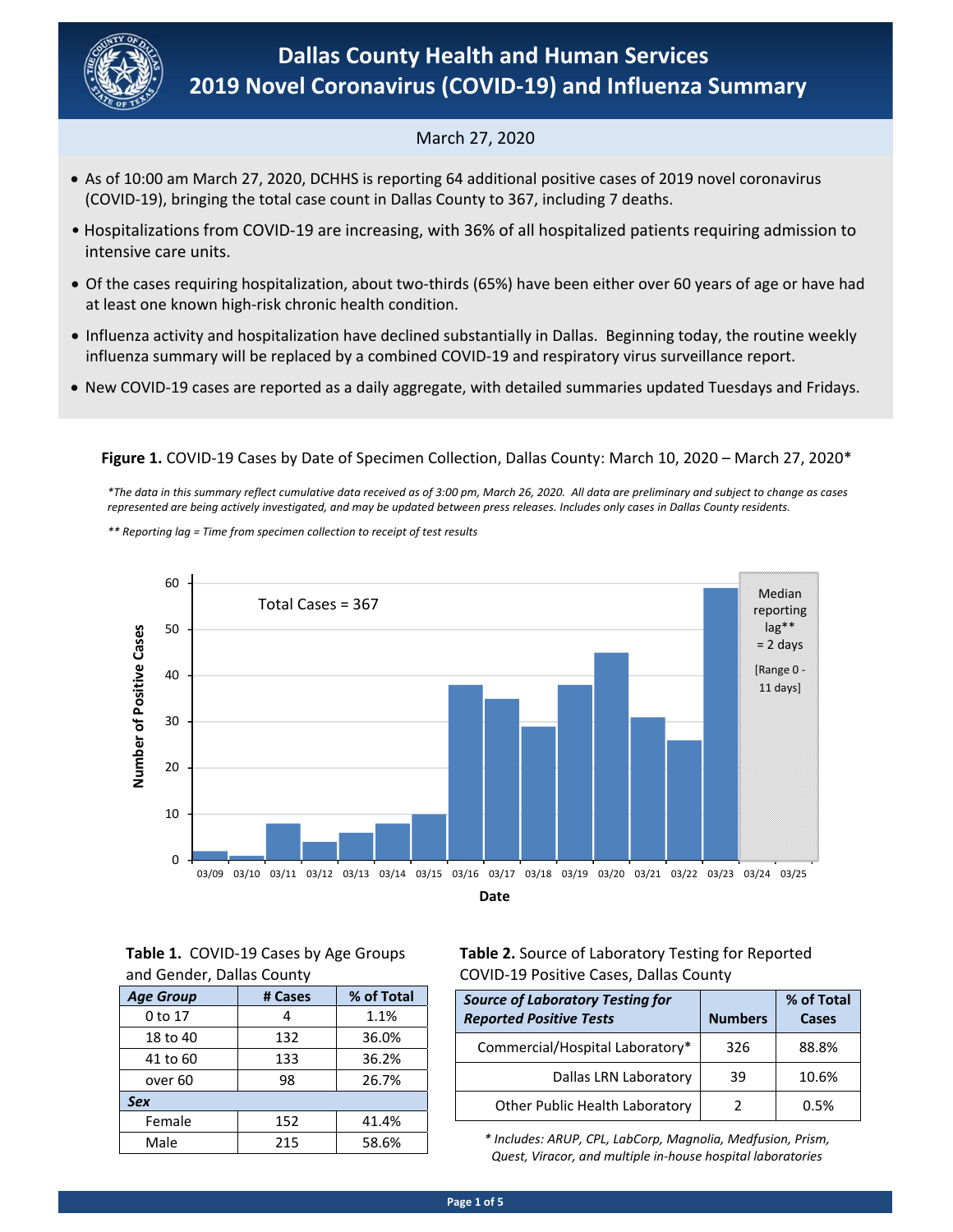

**Figure 2.** Influenza Positive Tests Reported to DCHHS by Hospital Laboratories: 2019—2020 Season (through CDC Week 12, ending March 21, 2020)

### **Table 3.** Summary of Influenza Surveillance from Dallas County Hospitals and Hospital Laboratories

| <b>Week Ending</b>                            | 02/15 | 02/22 | 02/29 | 03/07 | 03/14 | 03/21 |
|-----------------------------------------------|-------|-------|-------|-------|-------|-------|
| <b>CDC Week</b>                               | 7     | 8     | 9     | 10    | $11*$ | $12*$ |
| <b>Total Influenza PCR Tests</b>              | 1,432 | 1,614 | 1,454 | 1,417 | 1,727 | 1,782 |
| Number of positive PCR tests                  | 323   | 294   | 198   | 175   | 146   | 56    |
| <b>Percent of positive PCR tests</b>          | 22.6  | 18.2  | 13.6  | 12.4  | 8.5   | 3.1   |
| <b>Total Rapid Influenza Diagnostic Tests</b> | 1,824 | 2,199 | 1,773 | 1,531 | 1,865 | 1,054 |
| Number of positive RIDTs                      | 334   | 458   | 309   | 236   | 210   | 51    |
| <b>Percent of positive RIDTs</b>              | 18.3  | 20.8  | 17.4  | 15.4  | 11.3  | 4.8   |
| <b>Total Influenza Tests Performed</b>        | 3,256 | 3,813 | 3,227 | 2,948 | 3,592 | 2,836 |
| Total positive influenza tests <sup>1</sup>   | 657   | 752   | 507   | 411   | 356   | 107   |
| Percent positive influenza tests              | 20.2  | 19.7  | 15.7  | 13.9  | 9.9   | 3.8   |
| Positive influenza A tests <sup>2</sup>       | 597   | 705   | 52    | 370   | 298   | 90    |
| Positive influenza B tests                    | 60    | 47    | 88    | 41    | 58    | 17    |

<sup>1</sup> Includes positive rapid antigen, PCR, DFA, or culture results

<sup>2</sup> Further subtyping is performed only by select hospital laboratories for specimens referred to DCHHS by institutions for PCR-testing

\* Data from most recent weeks incomplete and subject to change with additional reports received

## Table 4. Non-Influenza Respiratory Virus Testing by North Texas Laboratories Reported to NREVSS, CDC Week 12

| <b>Virus</b>             | # Laboratories<br>Reporting* | <b>Tests Performed</b> | <b>Total Positive Tests</b> | % Tests Positive |
|--------------------------|------------------------------|------------------------|-----------------------------|------------------|
| Adenovirus (respiratory) |                              | 315                    | 14                          | 4.4              |
| <b>HMPV</b>              |                              | 315                    | 63                          | 20.0             |
| Rhinovirus/Enterovirus   |                              | 315                    | 91                          | 28.9             |
| <b>RSV</b>               |                              | 420                    |                             |                  |

Data source: National Respiratory and Enteric Virus Surveillance System (NREVSS) and hospitals reporting directly to DCHHS Data from 2 reporting laboratories were unavailable as of March 26, 2020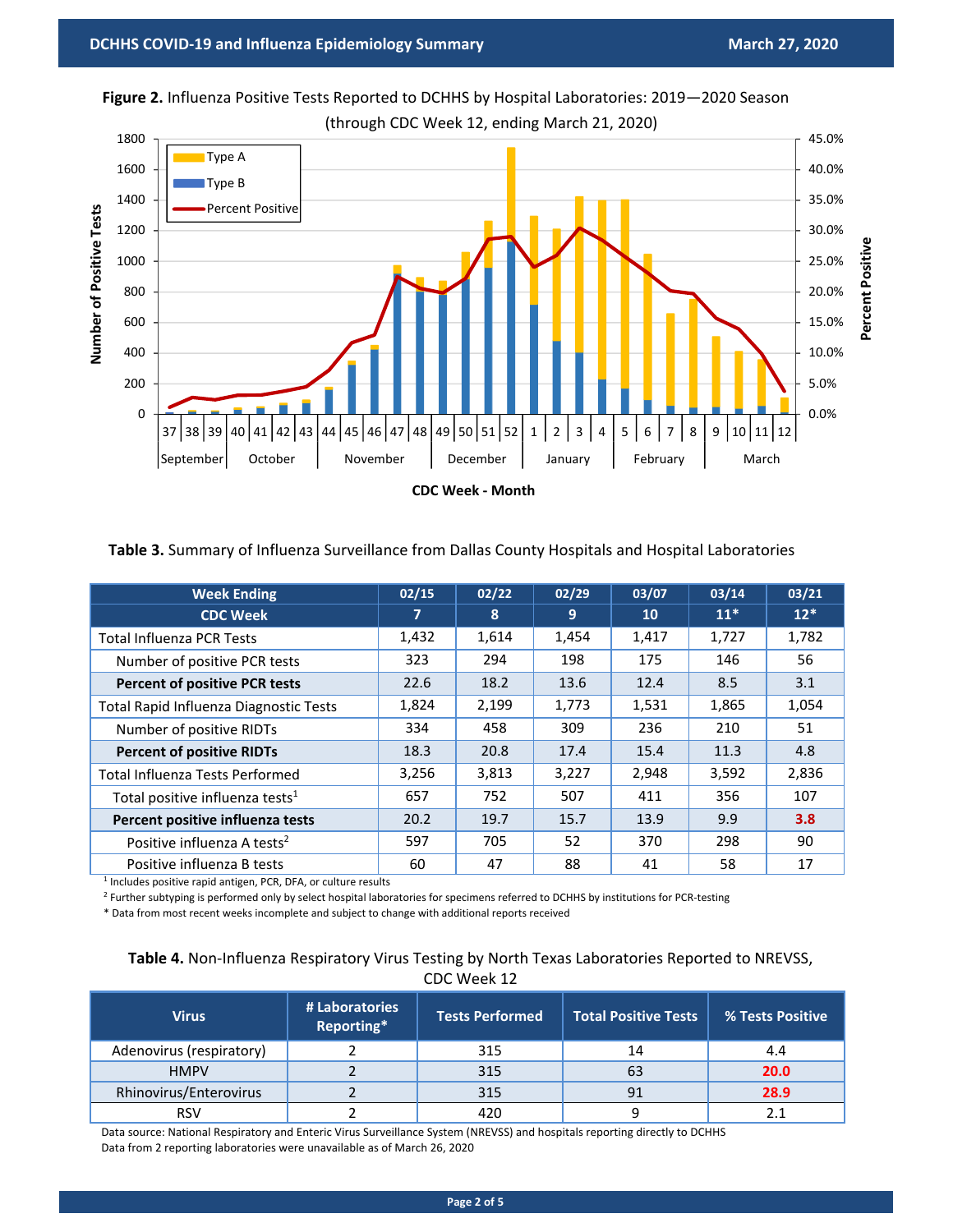**Table 5.** COVID‐19 Case Characteristics, Dallas County: March 10, 2020 – March 27, 2020

| <b>Medical Visit Type</b>                         | <b>Cases</b> | %                         |
|---------------------------------------------------|--------------|---------------------------|
| Not Hospitalized*                                 | 251          | 68.4%                     |
| Outpatient/ Urgent Care/ Drive-though             | 61           | 24.3% of non-admissions   |
| <b>Emergency Department only</b>                  | 190          | 75.7% of non-admissions   |
| Ever Hospitalized**                               | 111          | 30.2%                     |
| Admitted to Intensive Care Unit                   | 40           | 36.0% of hospitalizations |
| <b>Mechanical Ventilation</b>                     | 23           | 20.7% of hospitalizations |
| ≥60 yrs age or Presence of ≥1 high risk condition | 72           | 65.0% of hospitalizations |
| <b>Deaths</b>                                     |              | 1.9%                      |

**Figure 3.** Influenza and COVID‐19 Hospitalizations by Week of Admission, Dallas County: September 2019 through week ending March 21, 2020 (CDC Week 12)



**CDC Week**

Table 6. Summary of Influenza and COVID-19 Hospitalizations and Deaths from Dallas County Hospitals, Vital Statistics and Medical Examiner's Office

| <b>Week Ending</b>                                 | 02/22 | 02/29 | 03/07 | 03/14 | 03/21 | 03/28    | $9/08/19-$ |
|----------------------------------------------------|-------|-------|-------|-------|-------|----------|------------|
| <b>CDC Week</b>                                    | 8     | 9     | 10    | 11    | 12    | $13*$    | Present    |
| Influenza hospitalizations <sup>1</sup>            | 129   | 88    | 81    | 67    | 30    | NZ       | 1,990      |
| Influenza ICU admissions <sup>1</sup>              | 20    | 8     | 9     | 7     |       | <b>N</b> | 281        |
| Confirmed influenza-associated deaths <sup>2</sup> | 0     | 0     | 2     | 0     | 0     | SS 195   | 19         |
| COVID-19 hospitalizations <sup>3</sup>             | 0     | 0     | 0     | 13    | 52    | $46*$    | 111        |
| COVID-19 ICU admissions <sup>3</sup>               | 0     | 0     | 0     | 5     | 20    | $15*$    | 40         |
| Confirmed COVID-19-associated deaths <sup>4</sup>  | 0     | 0     | 0     | 0     | 3     | $4*$     |            |

\* *Indicates incomplete week. All data are preliminary and subject to change as additional information is received.*

<sup>1</sup> Reflects all influenza-associated hospitalizations reported from 14 hospitals located within Dallas County by week of any positive influenza tests.

<sup>2</sup> Confirmed influenza-associated deaths as defined by a positive laboratory test and any of the following: (1) death certificate denotation, (2) medical record documentation of compatible symptoms and clear progression from illness to death, or (3) determination by the County Medical Examiner's office (ME) of no alternate cause of death. Does not include possible influenza‐associated deaths with pending determination of primary cause of death.

8 Reflect all COVID-19-associated hospitalizations reported from area hospitals located within Dallas County by week of admission; data as of 3:00 pm March 26, 2020.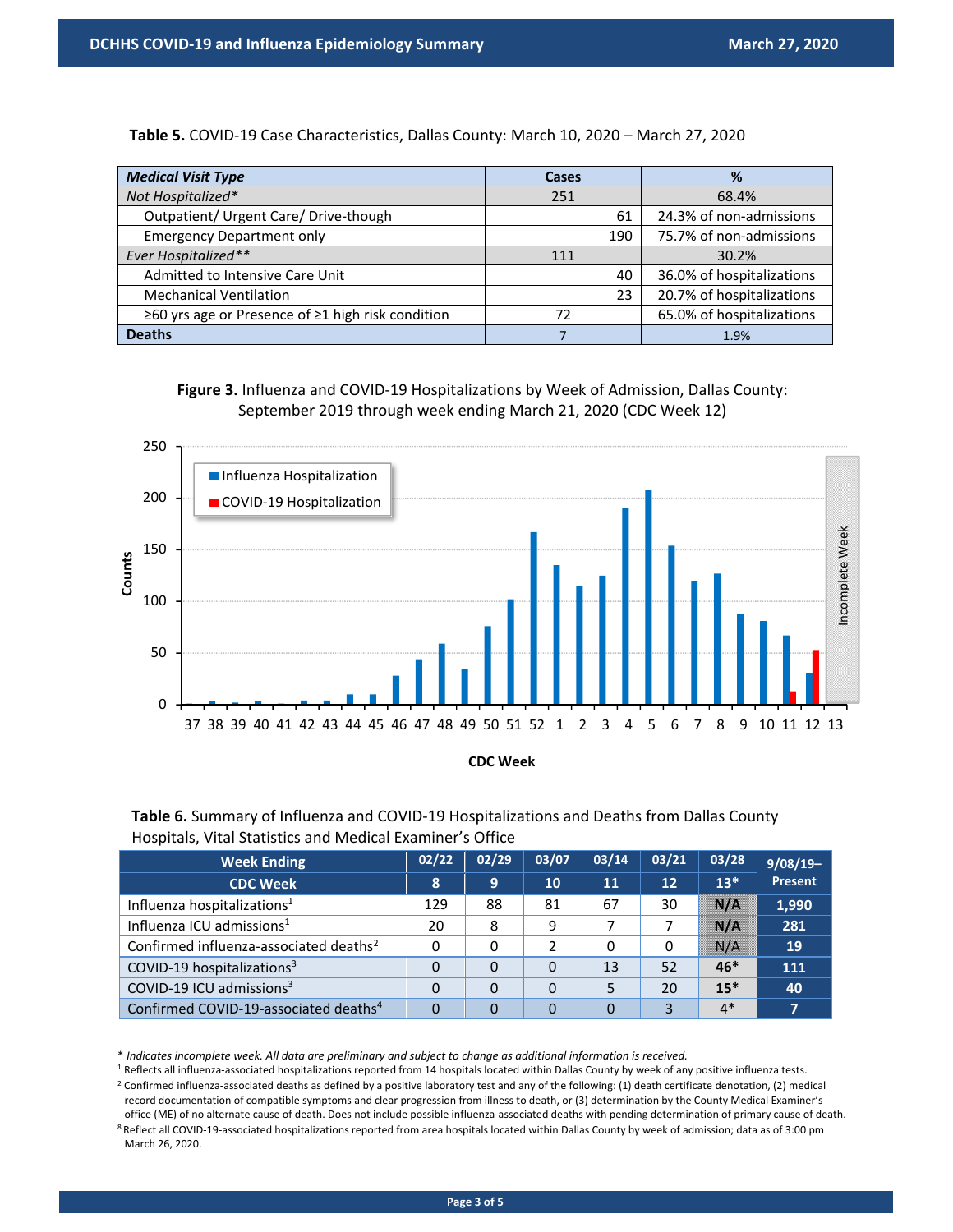Figure 4. Intensive Care Unit Hospitalizations for Influenza and COVID-19 by Week of Admission, Dallas County: September 2019 through week ending March 21, 2020 (CDC Week 12)



Figure 5. Syndromic Surveillance of Emergency Department Visits for Influenza-like Illness\* (ILI), Dallas County: Proportion of Daily ED Visits for ILI Comparing Four Influenza Seasons: 2016 – March 27, 2020



*\* ILI is defined as presence of fever and cough or sore throat or mention of influenza. Data is from 18 hospital emergency departments voluntarily reporting numbers of persons presenting with self‐reported chief complaints of ILI. The recent increase in ILI visits (highlighted in circle) is unusual for this time of year.* 

**Page 4 of 5**